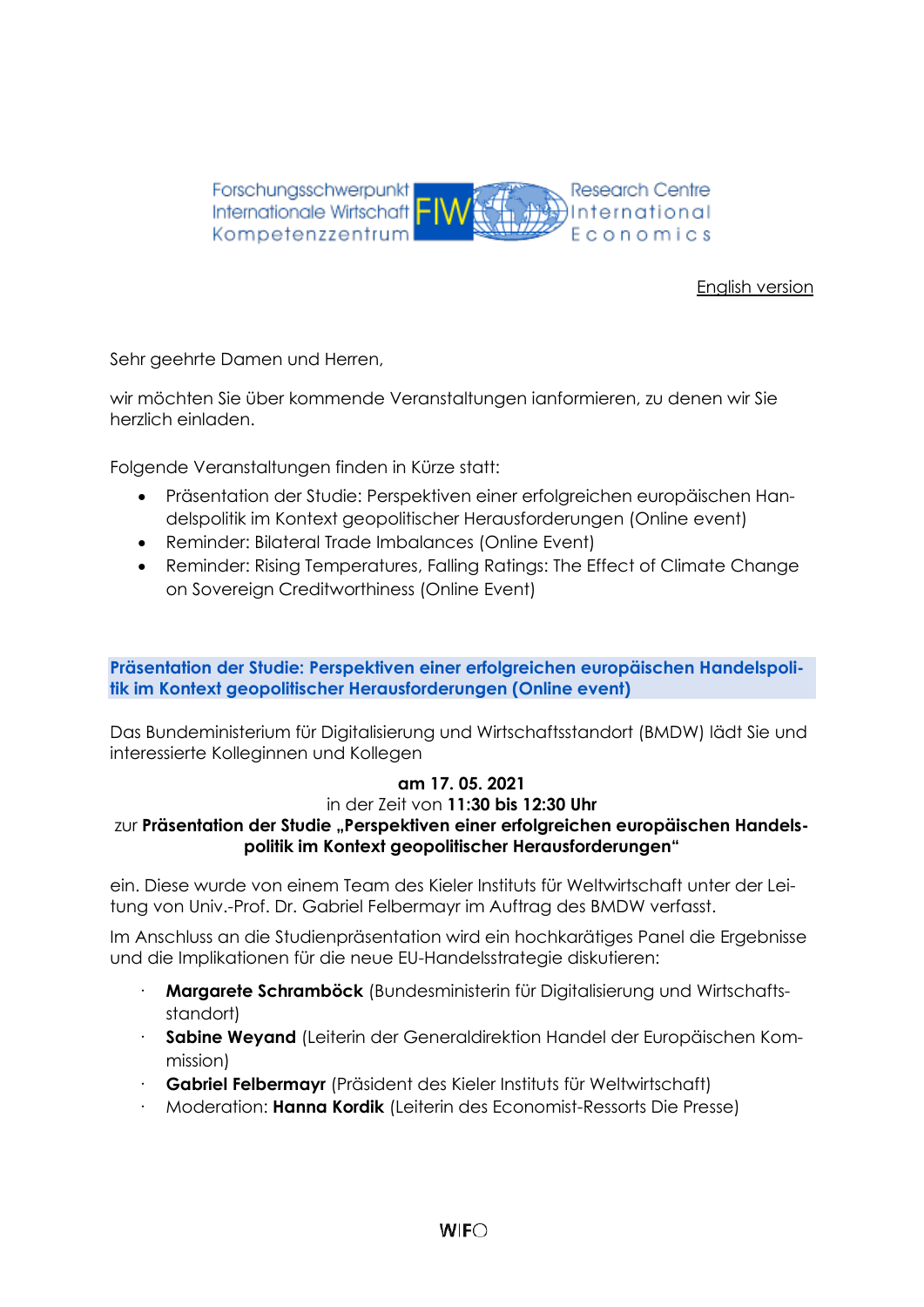Die Veranstaltung findet als Zoom-Webinar statt, Teilnehmende können im Wege der Chat-Funktion mitdiskutieren.

Nach Registrierung unter dem nachstehenden Link erhalten Sie Ihren persönlichen Zugangslink für die Veranstaltung:

[https://zoom.us/webinar/register/WN\\_m-nhwC2mSoGfIL5NdHyOkw](https://zoom.us/webinar/register/WN_m-nhwC2mSoGfIL5NdHyOkw)

**Reminder: Einladung zum Seminar in International Economics: Bilateral Trade Imbalances (Online event)**

# **Bilateral Trade Imbalances (Online event)**

| Vortragender: | Alejandro Cuñat, University of Vienna                                                     |
|---------------|-------------------------------------------------------------------------------------------|
| Zeit:         | Donnerstag, 6. Mai 2021, 16:00 Uhr                                                        |
|               | Registrierungslink: https://wiiw.ac.at/bilateral-trade-imbalances-online-event-e-516.html |
|               | Dies ist eine Online-Veranstaltung über Zoom. Bitte registrieren Sie sich für den Ein-    |
|               | wahllink. Dieser wird Ihnen kurz vor der Veranstaltung zugesandt.                         |
| Sprache:      | Englisch                                                                                  |

### **Description:**

This presentation is based on a *[paper](http://www.zymek.eu/papers.html)* co-authored with Robert Zymek.

Bilateral trade imbalances are determined by aggregate trade imbalances, production and expenditure patterns, and trade barriers. We calibrate a dynamic manysector trade model to match the recent sectoral trade and production shares of 40 economies and the rest of the world. Through a variance decomposition and counterfactuals, the model allows us to assess the relative importance of these determinants for the observed variation in bilateral imbalances. Large pairwise asymmetries in residual trade "wedges" are needed for the model to match the data. These account for roughly 60% of the variation, with most of the rest due to differences in production and expenditure patterns. Aggregate trade imbalances play a minor role. A counterfactual trade policy which eliminates trade-wedge asymmetries would have sizeable effects on bilateral trade patterns and welfare. However, it would leave aggregate trade balances virtually unchanged.

**Reminder: Einladung zum Seminar in International Economics: Rising Temperatures, Falling Ratings: The Effect of Climate Change on Sovereign Creditworthiness (Online event)**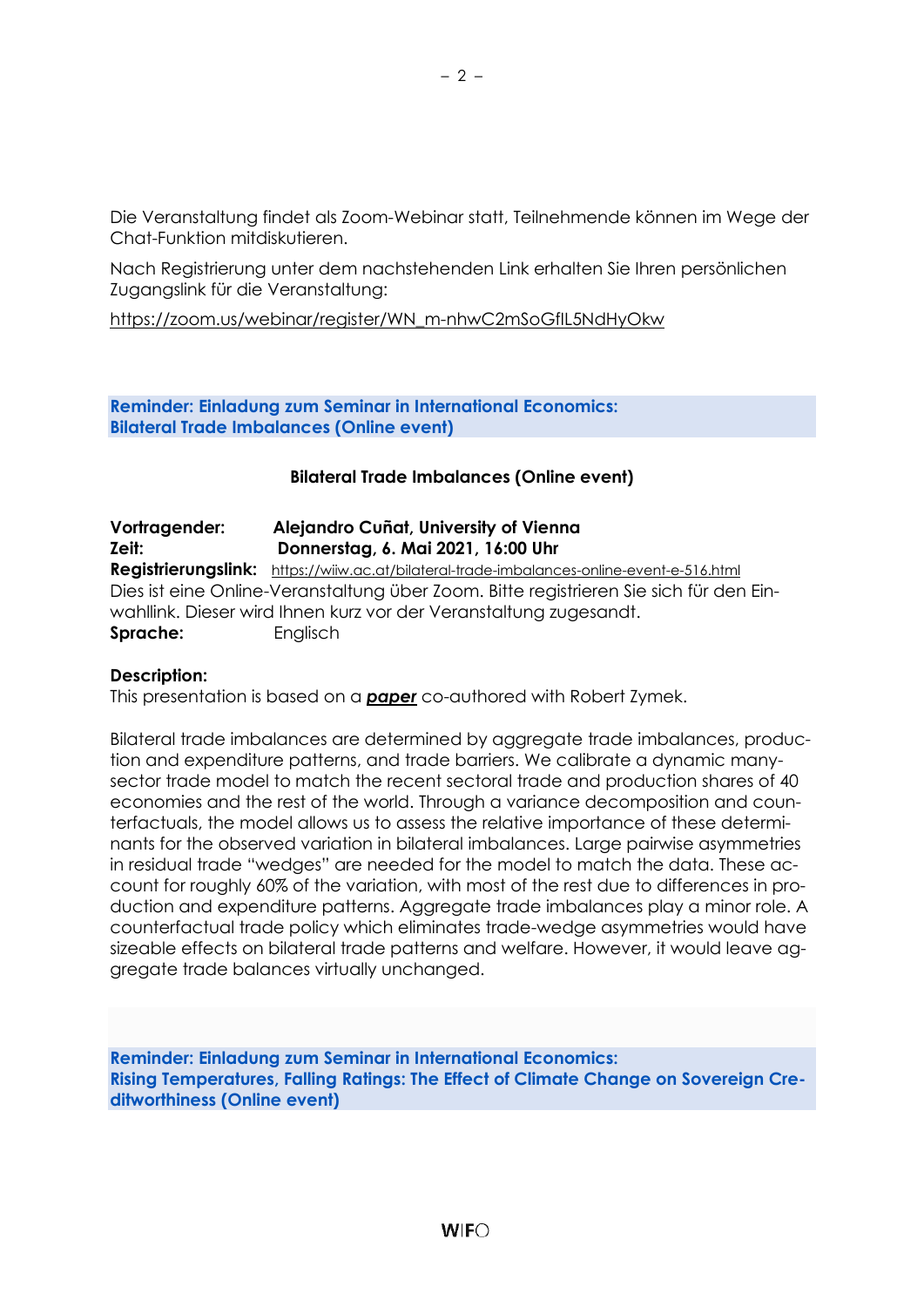# **Rising Temperatures, Falling Ratings: The Effect of Climate Change on Sovereign Creditworthiness (Online event)**

| Vortragender: | Matt Burke, Bennett Institute for Public Policy and University of<br><b>East Anglia</b>           |
|---------------|---------------------------------------------------------------------------------------------------|
| Zeit:         | Donnerstag, 10. Juni 2021, 15:00 Uhr                                                              |
|               | Registrierungslink: https://wiiw.ac.at/rising-temperatures-falling-ratings-the-effect-of-climate- |
|               | change-on-sovereign-creditworthiness-online-event-e-518.html                                      |
|               | Dies ist eine Online-Veranstaltung über Zoom. Bitte registrieren Sie sich für den Ein-            |
|               | wahllink. Dieser wird Ihnen kurz vor der Veranstaltung zugesandt.                                 |
| Sprache:      | Englisch                                                                                          |

# **Description:**

The presentation is based on a *[paper](https://ideas.repec.org/p/cam/camdae/2127.html)* co-authored with Klusak, P., Agarwala, M., Kraemer, M. and Mohaddes, K.

Enthusiasm for 'greening the financial system' is welcome, but a fundamental challenge remains: financial decision makers lack the necessary information. It is not enough to know that climate change is bad. Markets need credible, digestible information on how climate change translates into material risks. To bridge the gap between climate science and real-world financial indicators, we simulate the effect of climate change on sovereign credit ratings for 108 countries, creating the world's first climate-adjusted sovereign credit rating. Under various warming scenarios, we find evidence of climate-induced sovereign downgrades as early as 2030, increasing in intensity and across more countries over the century. We find strong evidence that stringent climate policy consistent with limiting warming to below 2oC, honouring the Paris Climate Agreement, and following RCP 2.6 could nearly eliminate the effect of climate change on ratings. In contrast, under higher emissions scenarios (i.e., RCP 8.5), 63 sovereigns experience climate-induced downgrades by 2030, with an average reduction of 1.02 notches, rising to 80 sovereigns facing an average downgrade of 2.48 notches by 2100. We calculate the effect of climate-induced sovereign downgrades on the cost of corporate and sovereign debt. Across the sample, climate change could increase the annual interest payments on sovereign debt by US\$ 22-33 billion under RCP 2.6, rising to US\$ 137-205 billion under RCP 8.5. The additional cost to corporates is US\$ 7.2-12.6 billion under RCP 2.6, and US\$ 35.8-62.6 billion under RCP 8.5.

Wir freuen uns über Ihre Teilnahme an den Veranstaltungen.

Mit freundlichen Grüßen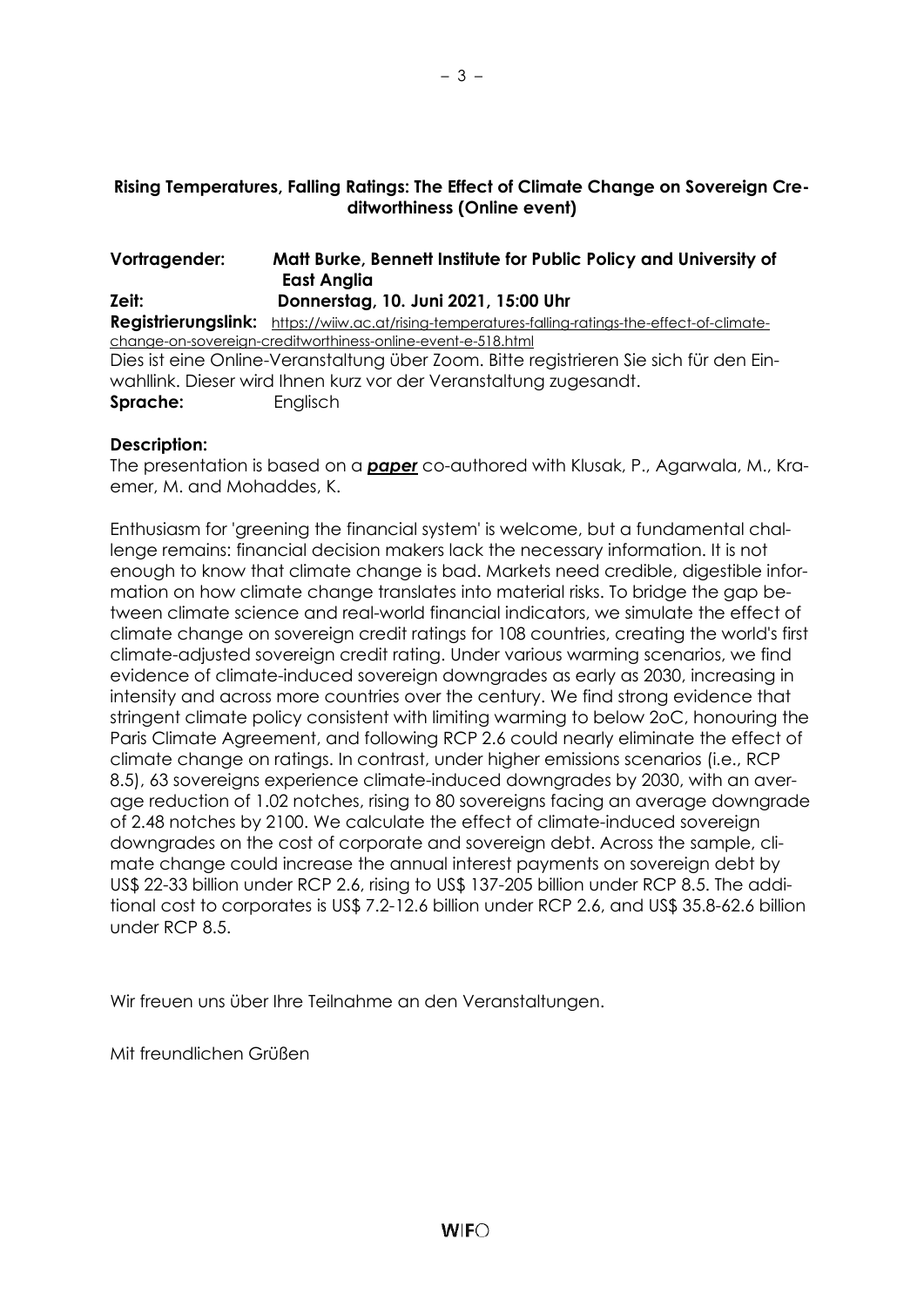## Alexander Hudetz und Birgit Buschbom

FIW-Projektbüro

Es entspricht nicht unserer Philosophie Ihnen unerwünschte E-Mails zukommen zu lassen. Falls Sie keine weiteren E-Mails vom FIW erhalten möchten, schreiben Sie bitte an das [Projektbüro](mailto:fiw-pb@fiw.at) mit dem Betreff "Abmelden".

\_\_\_\_\_\_\_\_\_\_\_\_\_\_\_\_\_\_\_\_\_\_\_\_\_\_\_\_\_\_\_\_\_\_ *Der Forschungsschwerpunkt Internationale Wirtschaft (FIW) [\(https://www.fiw.ac.at/\)](https://www.fiw.ac.at/) ist eine Kooperation zwischen der Wirtschaftsuniversität Wien (WU), der Universität Wien, der Johannes Kepler Universität Linz und der Universität Innsbruck, WIFO, wiiw und WSR. FIW wird von den Bundesministerien BMBFW und BMDW finanziert.*

<span id="page-3-0"></span>Dear Sir or Madam,

Today we would like to inform you about upcoming events to which we cordially invite you.

The following events will take place soon:

- Presentation of the study: Perspektiven einer erfolgreichen europäischen Handelspolitik im Kontext geopolitischer Herausforderungen – in Geman (Online event)
- Reminder: Bilateral Trade Imbalances (Online Event)
- Reminder: Rising Temperatures, Falling Ratings: The Effect of Climate Change on Sovereign Creditworthiness (Online Event)

**Presentation of the study: Perspektiven einer erfolgreichen europäischen Handelspolitik im Kontext geopolitischer Herausforderungen – in Geman (Online event)**

The Federal Ministry for Digital and Economic Affairs (BMDW) invites you and interested colleagues to the

**Presentation of the study "Perspektiven einer erfolgreichen europäischen Handelspolitik im Kontext geopolitischer Herausforderungen"**

**on May 17, 2021**

**from 11:30 to 12:30.**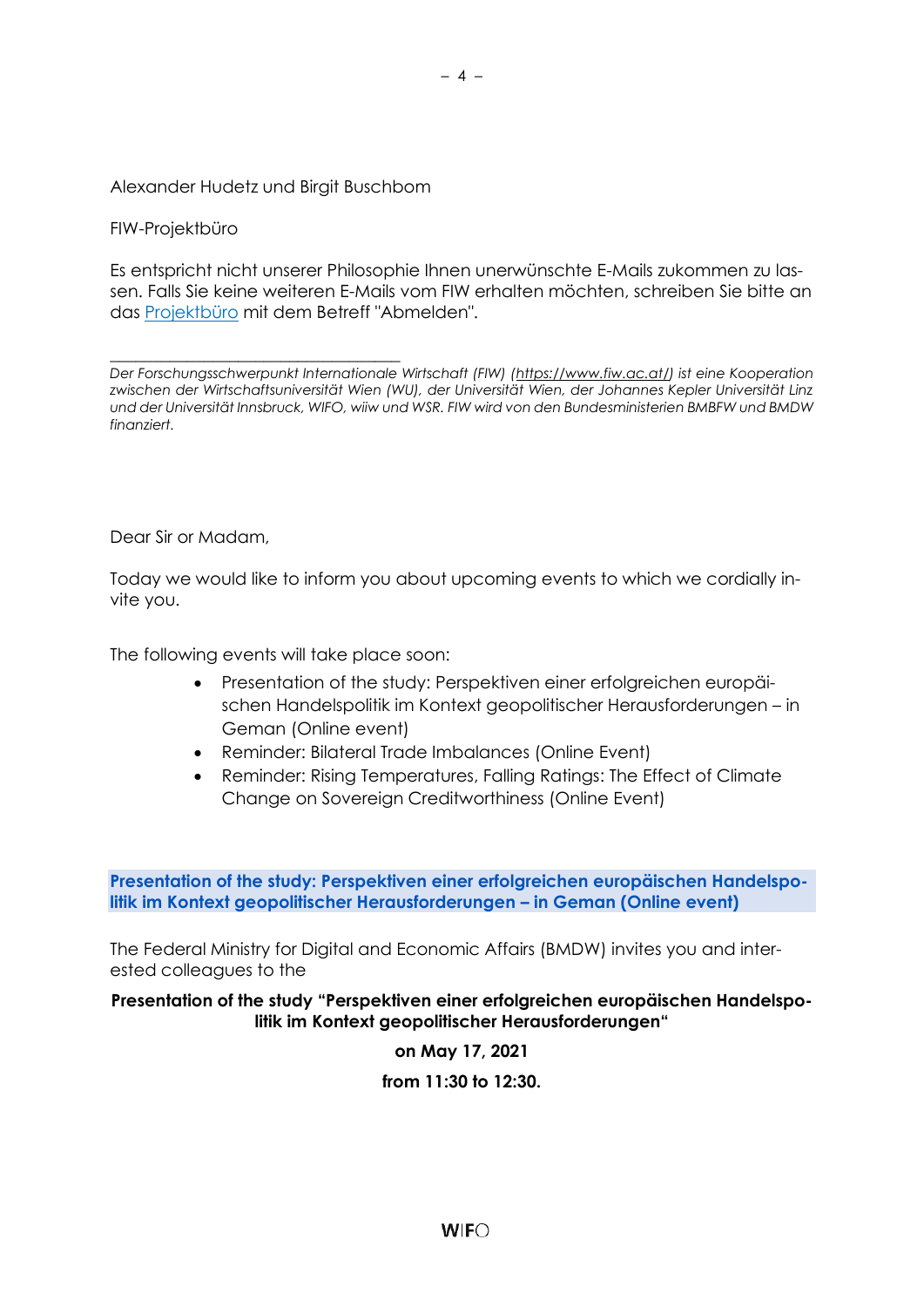The study was commissioned by the BMDW and written by a team from the Kiel Institute for the World Economy under the direction of Prof. Dr. Gabriel Felbermayr.

Following the study presentation, a high-level panel will discuss the findings and implications for the new EU trade strategy:

- · **Margarete Schramböck** (Federal Minister for Digital and Economic Affairs)
- · **Sabine Weyand** (Director-General Directorate-General "Trade" of the European Commission)
- · **Gabriel Felbermayr** (President of the Kiel Institute for the World Economy)
- · Moderation: **Hanna Kordik** (Head "Economist": Die Presse)

The event will take place as a Zoom webinar (in German language). Participants can join in the discussion via the chat function.

After registration under the link below you will receive your individual join link for the event:

[https://zoom.us/webinar/register/WN\\_m-nhwC2mSoGfIL5NdHyOkw](https://zoom.us/webinar/register/WN_m-nhwC2mSoGfIL5NdHyOkw)

**Reminder: Invitation to Seminar in International Economics: Bilateral Trade Imbalances (Online event)**

# **Bilateral Trade Imbalances (Online event)**

**Speaker: Alejandro Cuñat, University of Vienna Time: May 6, 2021, 4 p.m. Registration link:** <https://wiiw.ac.at/bilateral-trade-imbalances-online-event-e-516.html> This is an online event via Zoom. Please register for the dial-in link. The link will be sent shortly before the event. **Language:** English

### **Description:**

This presentation is based on a *[paper](http://www.zymek.eu/papers.html)* co-authored with Robert Zymek.

Bilateral trade imbalances are determined by aggregate trade imbalances, production and expenditure patterns, and trade barriers. We calibrate a dynamic manysector trade model to match the recent sectoral trade and production shares of 40 economies and the rest of the world. Through a variance decomposition and counterfactuals, the model allows us to assess the relative importance of these determinants for the observed variation in bilateral imbalances. Large pairwise asymmetries in residual trade "wedges" are needed for the model to match the data. These account for roughly 60% of the variation, with most of the rest due to differences in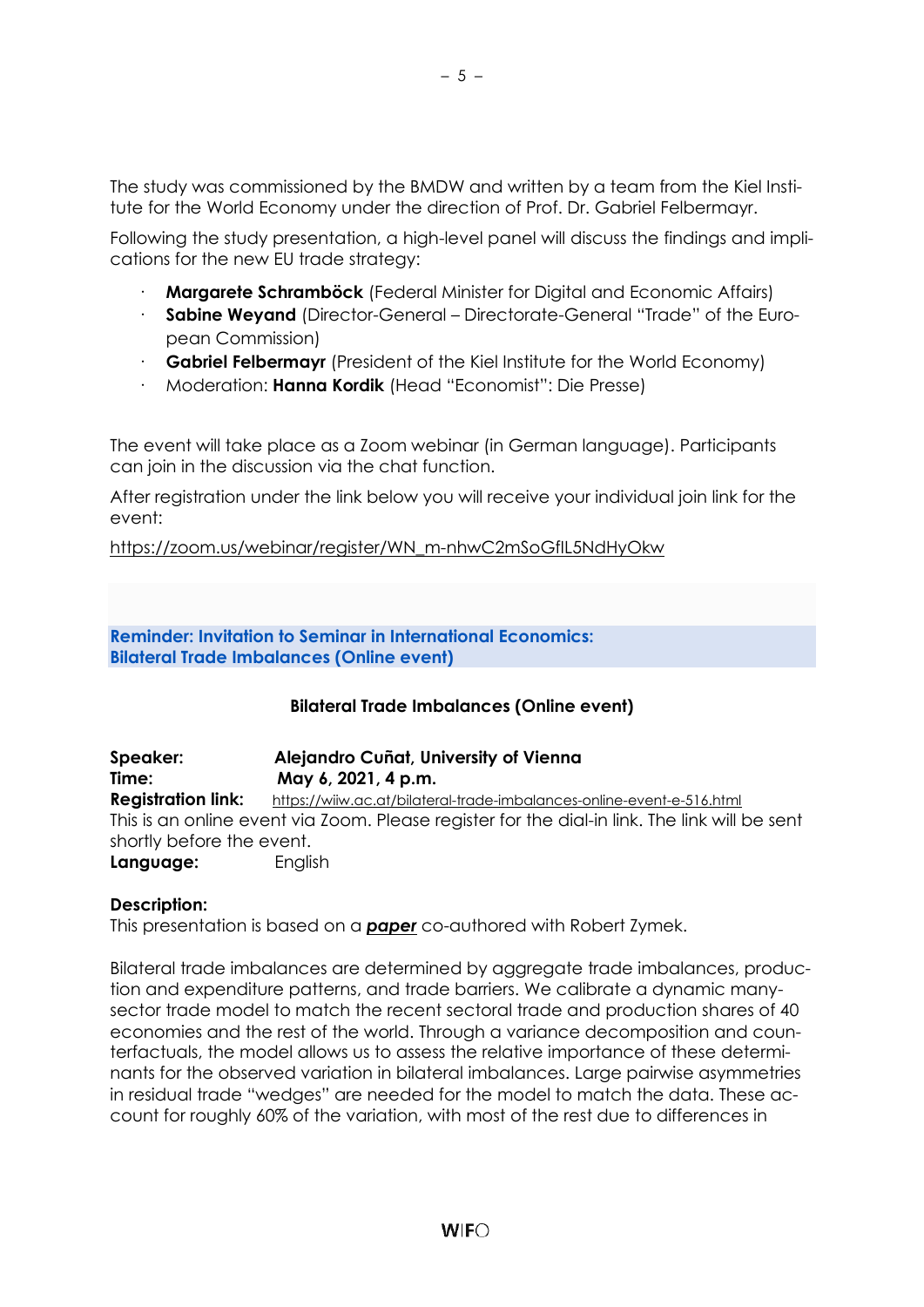production and expenditure patterns. Aggregate trade imbalances play a minor role. A counterfactual trade policy which eliminates trade-wedge asymmetries would have sizeable effects on bilateral trade patterns and welfare. However, it would leave aggregate trade balances virtually unchanged.

**Reminder: Invitation to Seminar in International Economics: Rising Temperatures, Falling Ratings: The Effect of Climate Change on Sovereign Creditworthiness (Online event)**

## **Rising Temperatures, Falling Ratings: The Effect of Climate Change on Sovereign Creditworthiness (Online event)**

| Speaker:                  | Matt Burke, Bennett Institute for Public Policy and University of                                 |
|---------------------------|---------------------------------------------------------------------------------------------------|
|                           | East Anglia                                                                                       |
| Time:                     | June 10, 2021, 3 p.m.                                                                             |
|                           | Registrierungslink: https://wiiw.ac.at/rising-temperatures-falling-ratings-the-effect-of-climate- |
|                           | change-on-sovereign-creditworthiness-online-event-e-518.html                                      |
|                           | This is an online event via Zoom. Please register for the dial-in link. The link will be sent     |
| shortly before the event. |                                                                                                   |
| Language:                 | English                                                                                           |

### **Description:**

The presentation is based on a *[paper](https://ideas.repec.org/p/cam/camdae/2127.html)* co-authored with Klusak, P., Agarwala, M., Kraemer, M. and Mohaddes, K.

Enthusiasm for 'greening the financial system' is welcome, but a fundamental challenge remains: financial decision makers lack the necessary information. It is not enough to know that climate change is bad. Markets need credible, digestible information on how climate change translates into material risks. To bridge the gap between climate science and real-world financial indicators, we simulate the effect of climate change on sovereign credit ratings for 108 countries, creating the world's first climate-adjusted sovereign credit rating. Under various warming scenarios, we find evidence of climate-induced sovereign downgrades as early as 2030, increasing in intensity and across more countries over the century. We find strong evidence that stringent climate policy consistent with limiting warming to below 2oC, honouring the Paris Climate Agreement, and following RCP 2.6 could nearly eliminate the effect of climate change on ratings. In contrast, under higher emissions scenarios (i.e., RCP 8.5), 63 sovereigns experience climate-induced downgrades by 2030, with an average reduction of 1.02 notches, rising to 80 sovereigns facing an